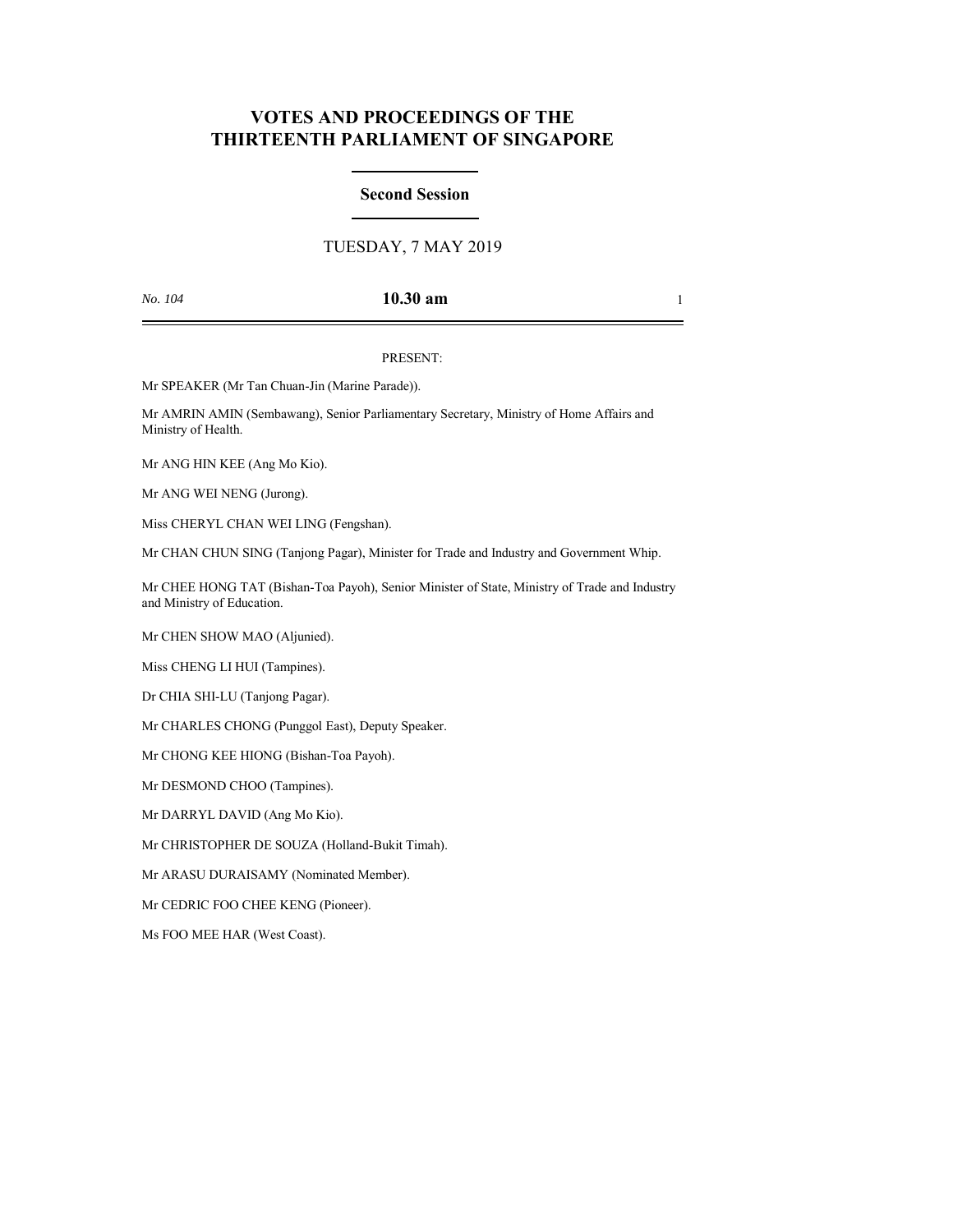Ms GRACE FU HAI YIEN (Yuhua), Minister for Culture, Community and Youth and Leader of the House.

Mr GAN KIM YONG (Chua Chu Kang), Minister for Health.

Mr GAN THIAM POH (Ang Mo Kio).

Mr GOH CHOK TONG (Marine Parade).

Assoc Prof DANIEL GOH PEI SIONG (Non-Constituency Member).

Mr HENG CHEE HOW (Jalan Besar), Senior Minister of State, Ministry of Defence.

Mr TERENCE HO WEE SAN (Nominated Member).

Ms INDRANEE RAJAH (Tanjong Pagar), Minister, Prime Minister's Office, Second Minister for Finance and Second Minister for Education.

Dr INTAN AZURA MOKHTAR (Ang Mo Kio).

Mr S ISWARAN (West Coast), Minister for Communications and Information and Minister-incharge of Trade Relations.

Dr JANIL PUTHUCHEARY (Pasir Ris-Punggol), Senior Minister of State, Ministry of Transport and Ministry of Communications and Information.

Mr KHAW BOON WAN (Sembawang), Coordinating Minister for Infrastructure and Minister for Transport.

Dr AMY KHOR LEAN SUAN (Hong Kah North), Senior Minister of State, Ministry of the Environment and Water Resources and Ministry of Health.

Dr KOH POH KOON (Ang Mo Kio), Senior Minister of State, Ministry of Trade and Industry.

Mr KWEK HIAN CHUAN HENRY (Nee Soon).

Dr LAM PIN MIN (Sengkang West), Senior Minister of State, Ministry of Health and Ministry of Transport.

Er Dr LEE BEE WAH (Nee Soon).

Mr DESMOND LEE (Jurong), Minister for Social and Family Development and Second Minister for National Development and Deputy Leader of the House.

Mr LEE HSIEN LOONG (Ang Mo Kio), Prime Minister.

Mr LEE YI SHYAN (East Coast).

Mr LIANG ENG HWA (Holland-Bukit Timah).

Mr LIM BIOW CHUAN (Mountbatten), Deputy Speaker.

Mr LIM HNG KIANG (West Coast).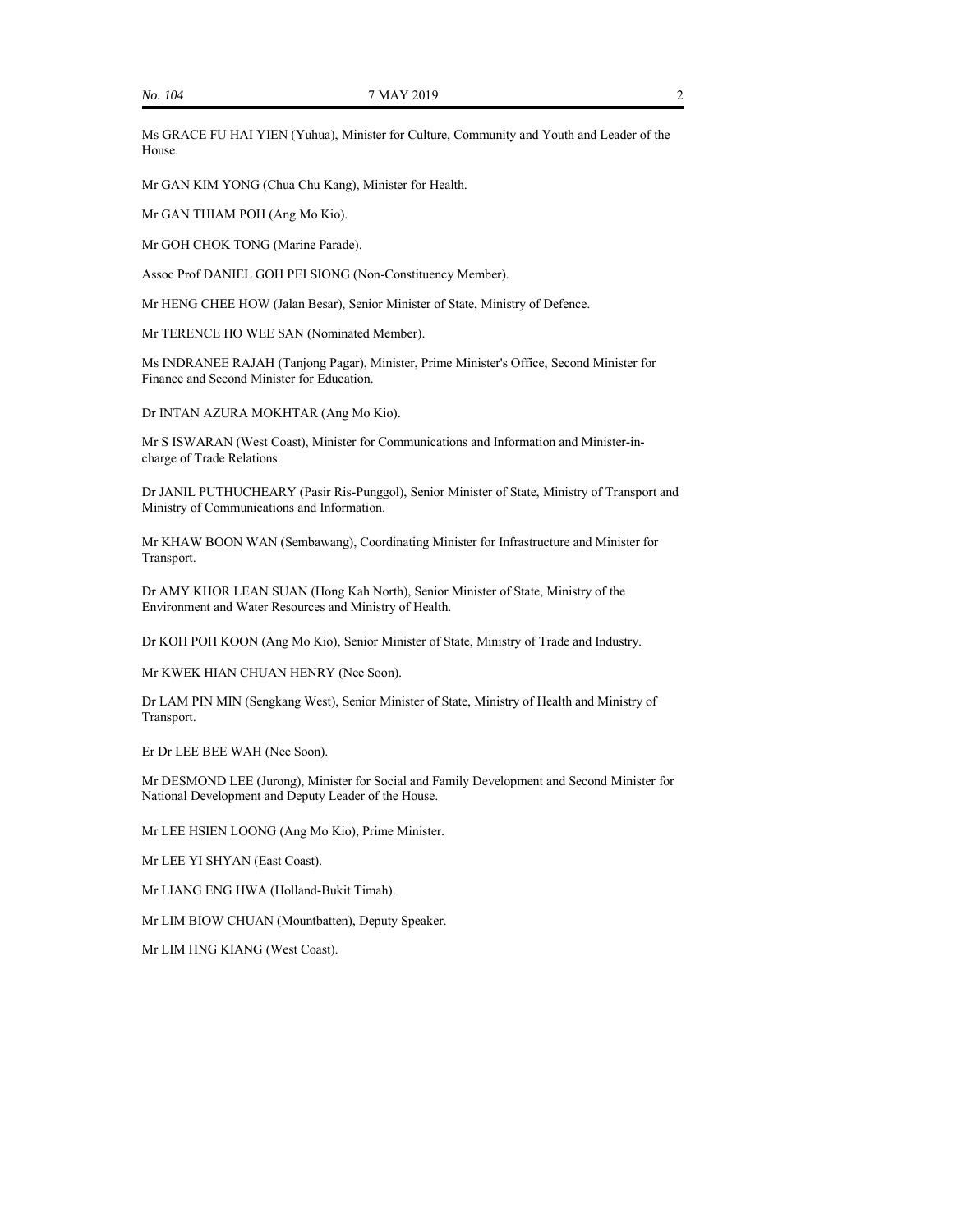Prof LIM SUN SUN (Nominated Member).

Mr LIM SWEE SAY (East Coast).

Ms SYLVIA LIM (Aljunied).

Dr LIM WEE KIAK (Sembawang).

Mr LOW THIA KHIANG (Aljunied).

Ms LOW YEN LING (Chua Chu Kang), Senior Parliamentary Secretary, Ministry of Education and Ministry of Manpower.

Mr MASAGOS ZULKIFLI B M M (Tampines), Minister for the Environment and Water Resources and Minister-in-charge of Muslim Affairs.

Dr MOHAMAD MALIKI BIN OSMAN (East Coast), Senior Minister of State, Ministry of Defence and Ministry of Foreign Affairs.

Mr MOHAMED IRSHAD (Nominated Member).

Mr MUHAMAD FAISAL ABDUL MANAP (Aljunied).

Assoc Prof Dr MUHAMMAD FAISHAL IBRAHIM (Nee Soon), Senior Parliamentary Secretary, Ministry of Education and Ministry of Social and Family Development.

Mr MURALI PILLAI (Bukit Batok).

Dr LILY NEO (Jalan Besar).

Mr NG CHEE MENG (Pasir Ris-Punggol), Minister, Prime Minister's Office.

Dr NG ENG HEN (Bishan-Toa Payoh), Minister for Defence.

Mr LOUIS NG KOK KWANG (Nee Soon).

Ms ANTHEA ONG (Nominated Member).

Mr ONG TENG KOON (Marsiling-Yew Tee).

Mr ONG YE KUNG (Sembawang), Minister for Education.

Ms JOAN PEREIRA (Tanjong Pagar).

Mr LEON PERERA (Non-Constituency Member).

Ms DENISE PHUA LAY PENG (Jalan Besar).

Mr PNG ENG HUAT (Hougang).

Mr PRITAM SINGH (Aljunied).

Ms IRENE QUAY SIEW CHING (Nominated Member).

Ms RAHAYU MAHZAM (Jurong).

Mr SAKTIANDI SUPAAT (Bishan-Toa Payoh).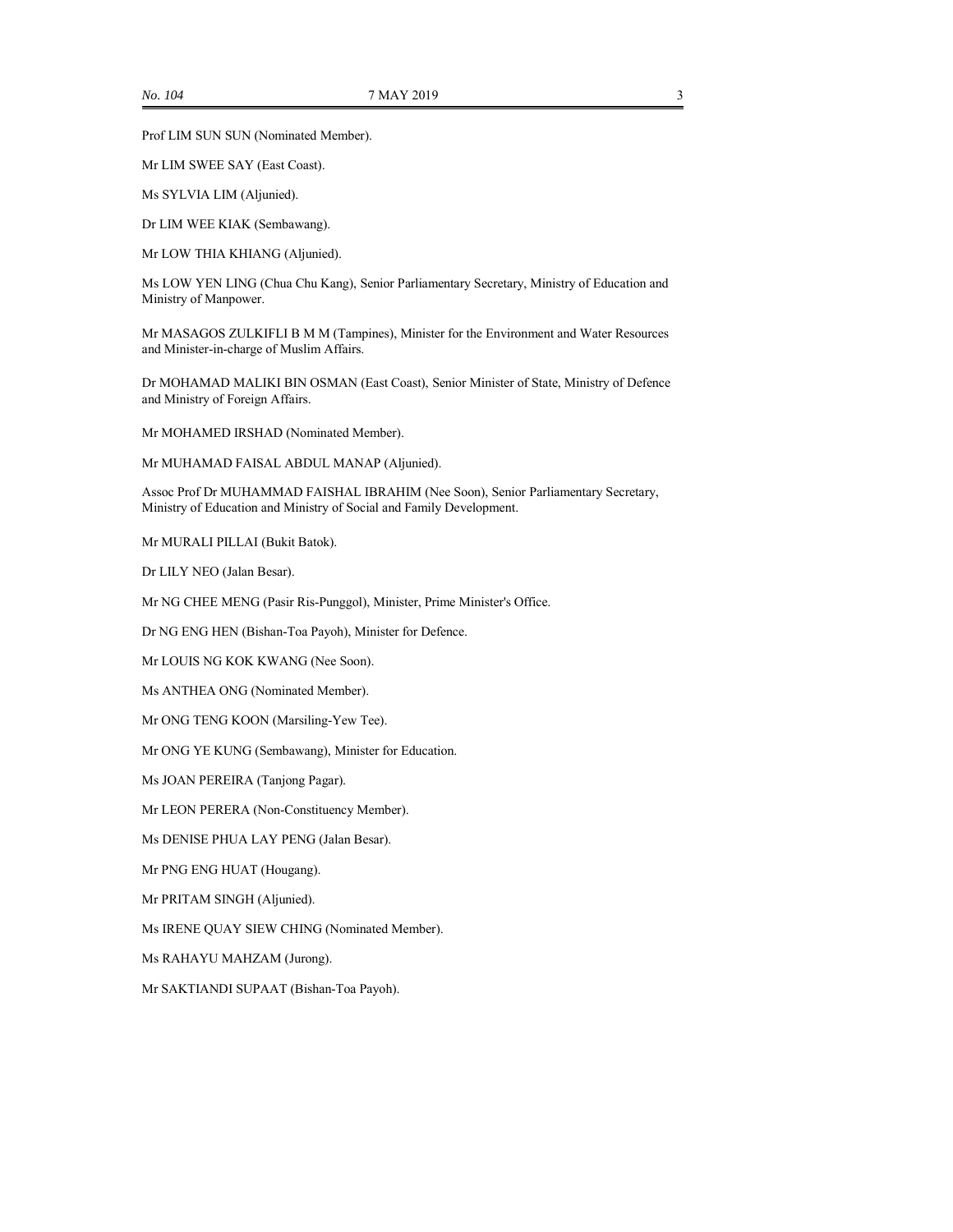Mr SEAH KIAN PENG (Marine Parade).

Mr K SHANMUGAM (Nee Soon), Minister for Home Affairs and Minister for Law.

Ms SIM ANN (Holland-Bukit Timah), Senior Minister of State, Ministry of Communications and Information and Ministry of Culture, Community and Youth and Deputy Government Whip.

Mr SITOH YIH PIN (Potong Pasir).

Ms SUN XUELING (Pasir Ris-Punggol), Senior Parliamentary Secretary, Ministry of Home Affairs and Ministry of National Development.

Mr DENNIS TAN LIP FONG (Non-Constituency Member).

Dr TAN WU MENG (Jurong), Senior Parliamentary Secretary, Ministry of Foreign Affairs and Ministry of Trade and Industry.

Mr PATRICK TAY TECK GUAN (West Coast).

Mr TEO CHEE HEAN (Pasir Ris-Punggol), Senior Minister and Coordinating Minister for National Security.

Dr TEO HO PIN (Bukit Panjang).

Mrs JOSEPHINE TEO (Bishan-Toa Payoh), Minister for Manpower and Second Minister for Home Affairs.

Mr TEO SER LUCK (Pasir Ris-Punggol).

Mr THARMAN SHANMUGARATNAM (Jurong), Senior Minister and Coordinating Minister for Social Policies.

Assoc Prof WALTER THESEIRA (Nominated Member).

Ms TIN PEI LING (MacPherson).

Mr EDWIN TONG CHUN FAI (Marine Parade), Senior Minister of State, Ministry of Law and Ministry of Health.

Mr VIKRAM NAIR (Sembawang).

Dr VIVIAN BALAKRISHNAN (Holland-Bukit Timah), Minister for Foreign Affairs.

Mr LAWRENCE WONG (Marsiling-Yew Tee), Minister for National Development and Second Minister for Finance.

Prof YAACOB IBRAHIM (Jalan Besar).

Mr ALEX YAM ZIMING (Marsiling-Yew Tee).

Mr YEE CHIA HSING (Chua Chu Kang).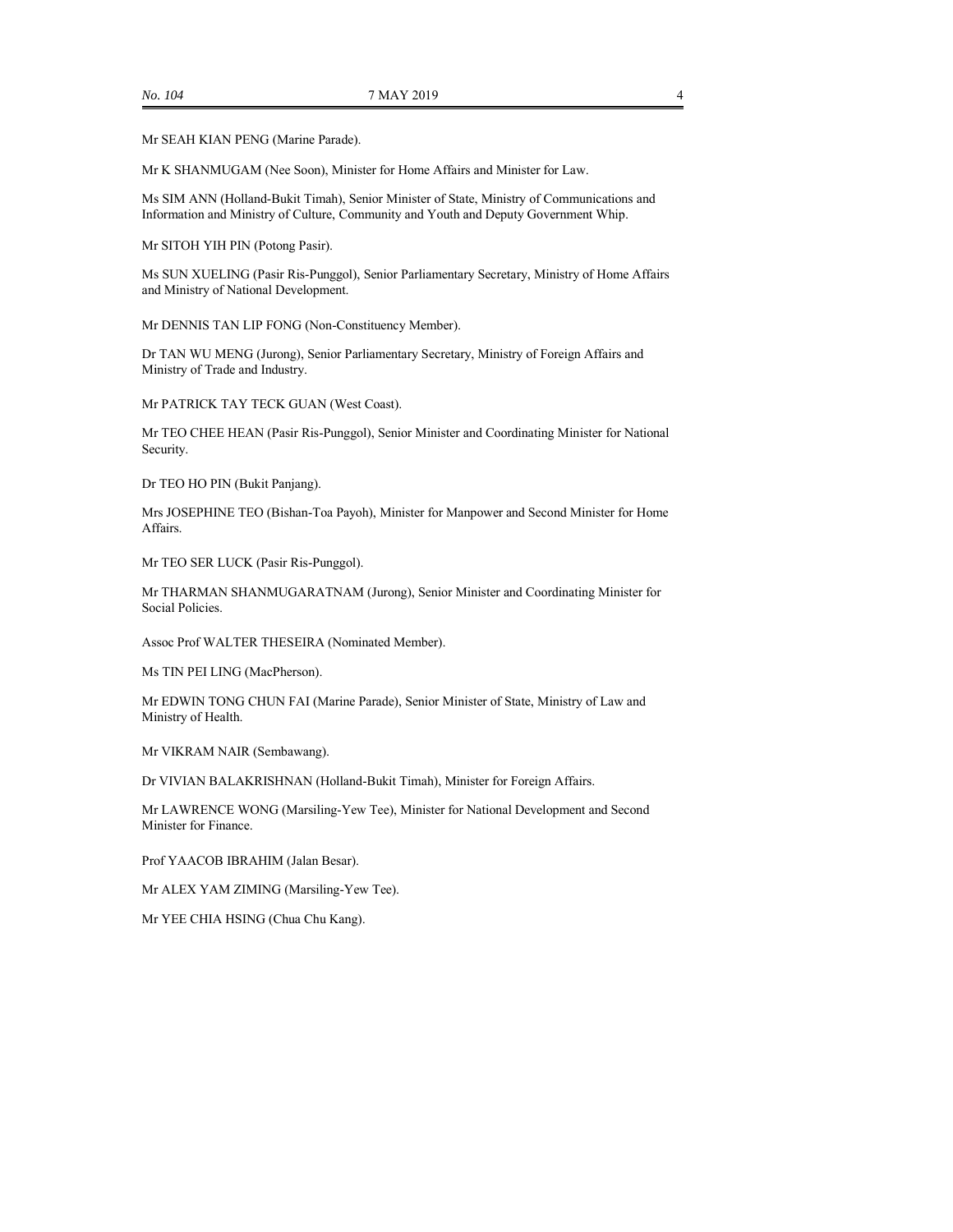Mr MELVIN YONG YIK CHYE (Tanjong Pagar).

Mr ZAINAL SAPARI (Pasir Ris-Punggol).

Mr ZAQY MOHAMAD (Chua Chu Kang), Minister of State, Ministry of National Development and Ministry of Manpower.

#### ABSENT:

Mr BAEY YAM KENG (Tampines), Senior Parliamentary Secretary, Ministry of Transport and Ministry of Culture, Community and Youth.

Prof FATIMAH LATEEF (Marine Parade).

Mr DOUGLAS FOO (Nominated Member).

Mr HENG SWEE KEAT (Tampines), Deputy Prime Minister and Minister for Finance.

Ms JESSICA TAN SOON NEO (East Coast).

Mr SAM TAN CHIN SIONG (Radin Mas), Minister of State, Ministry of Foreign Affairs and Ministry of Social and Family Development and Deputy Government Whip.

Ms YIP PIN XIU (Nominated Member).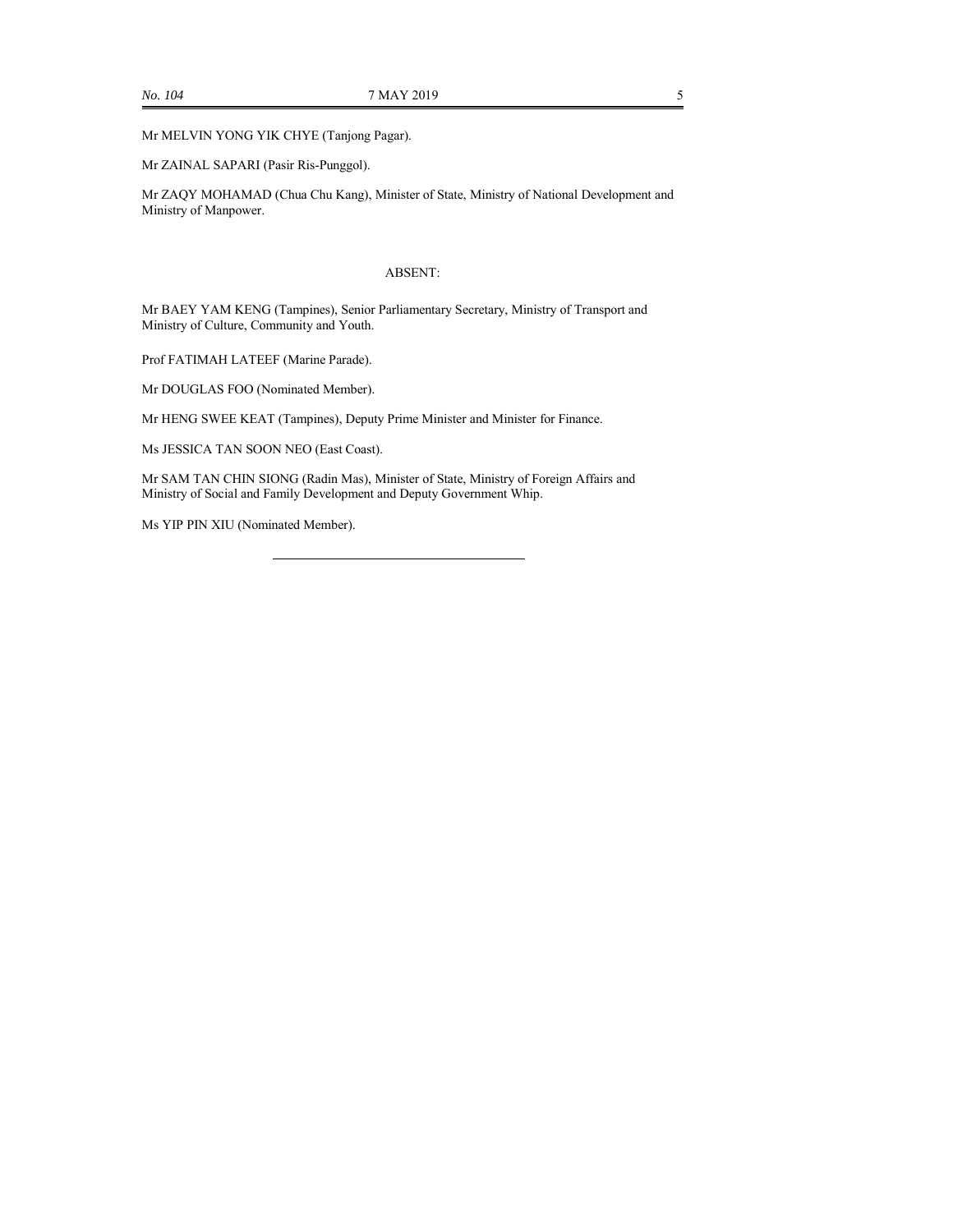- 1 15 Questions for Oral Answer were answered during Question Time.
- 2 Protection from Harassment (Amendment) Bill (Senior Minister of State, on behalf of the Minister for Law) – Motion made and Question proposed, "That the Bill be now read a second time."; Debate arising.
- 3 Time Limit for Speeches (Minister for Foreign Affairs) (with the consent of Mr Speaker and the general assent of Members present) – Motion made, and Question put – Resolved, "That the proceedings on the item to be discussed be exempted from the provisions of Standing Order No. 48(8) to remove the time limit in respect of the Senior Minister of State Edwin Tong's speeches.".
- 4 Protection from Harassment (Amendment) Bill Debate resumed on Question, "That the Bill be now read a second time." – (Senior Minister of State, on behalf of the Minister for Law).

 The House immediately resolved itself into a Committee on the Bill – (Senior Minister of State, on behalf of the Minister for Law).

*(In the Committee)*

Clauses 1 to 32 inclusive agreed to.

Bill to be reported.

Bill reported, without amendment; read a third time.

- 5 Time Limit for Speeches (Leader of the House) (with the consent of Mr Speaker and the general assent of Members present) – Motion made, and Question put – Resolved, "That the proceedings on the item to be discussed be exempted from the provisions of Standing Order No. 48(8) to remove the time limit in respect of the speeches made by the Minister for Law.".
- 6 Protection from Online Falsehoods and Manipulation Bill (Minister for Law) Motion made and Question proposed, "That the Bill be now read a second time."; Debate arising.
- 7 Exempted Business (Leader of the House) Motion made, and Question put Resolved, "That the proceedings on the business set down on the Order Paper for today be exempted at this day's sitting from the provisions of Standing Order No. 2.".
- 8 Protection from Online Falsehoods and Manipulation Bill (Minister for Law) Debate resumed on Question, "That the Bill be now read a second time."
- 9 Adjournment of Debate (Leader of the House) Motion made, and Question put Resolved, "That the debate be now adjourned.".

Debate to be resumed Tomorrow.